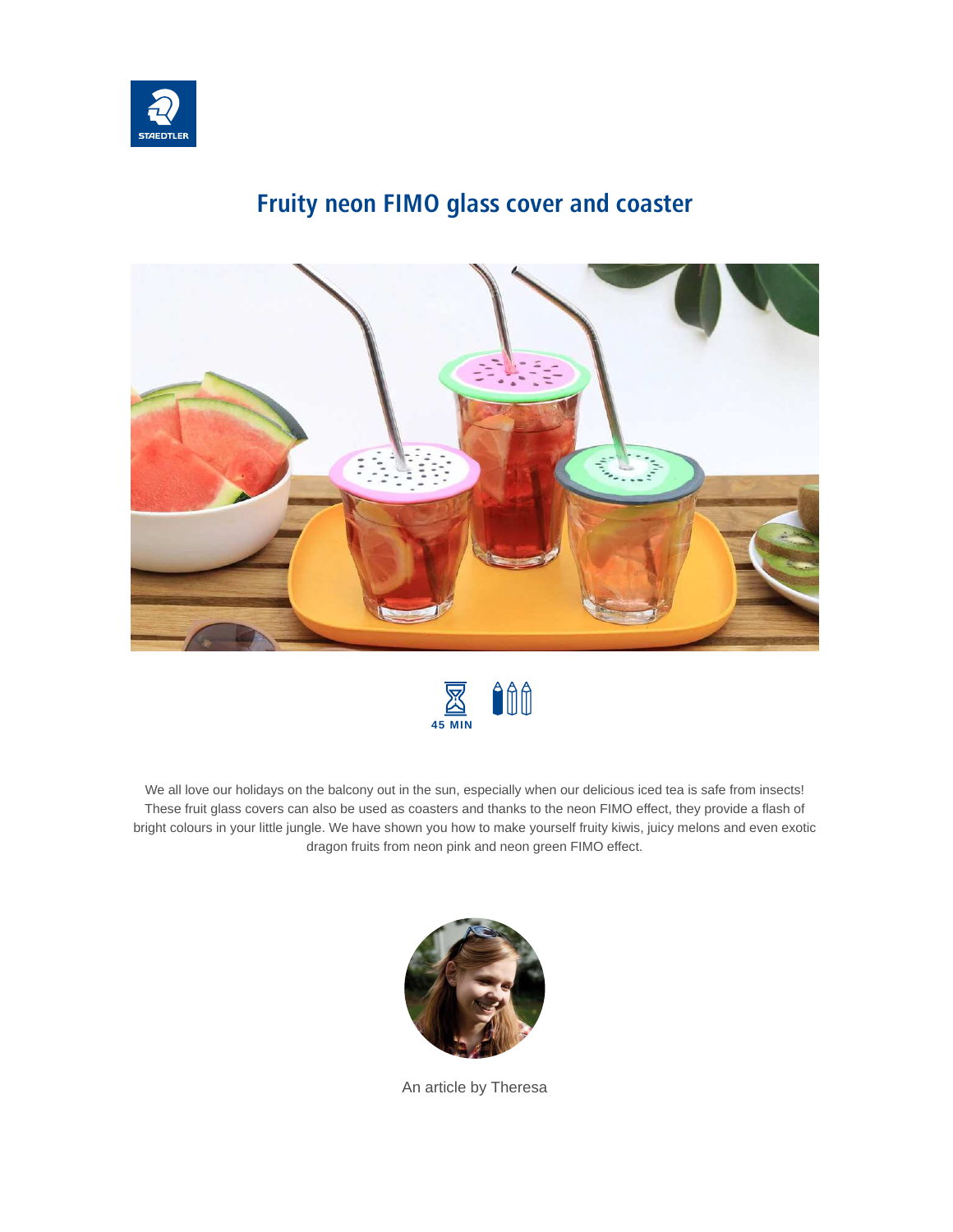#### **Step-by-step guide**

#### **Kiwi**





For the kiwi, you need half a block of neon green FIMO effect, 1 strip of white FIMO soft and half a strip of black FIMO soft.

Roll out the neon green FIMO so it is flat and evenly spread and cut or punch out a circle (around 7.5 cm).



Knead the rest of the neon green FIMO with half of the white FIMO to form a homogeneous, light green ball and shape a flat oval from one part. You also need a white circle and dark kiwi skin. To create the skin, mix the remaining green with some black, and place the rolled out band around the green circle. Place the light green oval and the white circle in the middle on top of one another and carefully roll the different layers together until your circle has a diameter of 9.5 cm.







For the tiny seeds, roll out of a string of black FIMO soft and cut off small portions with the blade. Make small balls and place them on your kiwi in a ring shape. Now all you have to do is cut a hole for the straw.

### **Dragon fruit**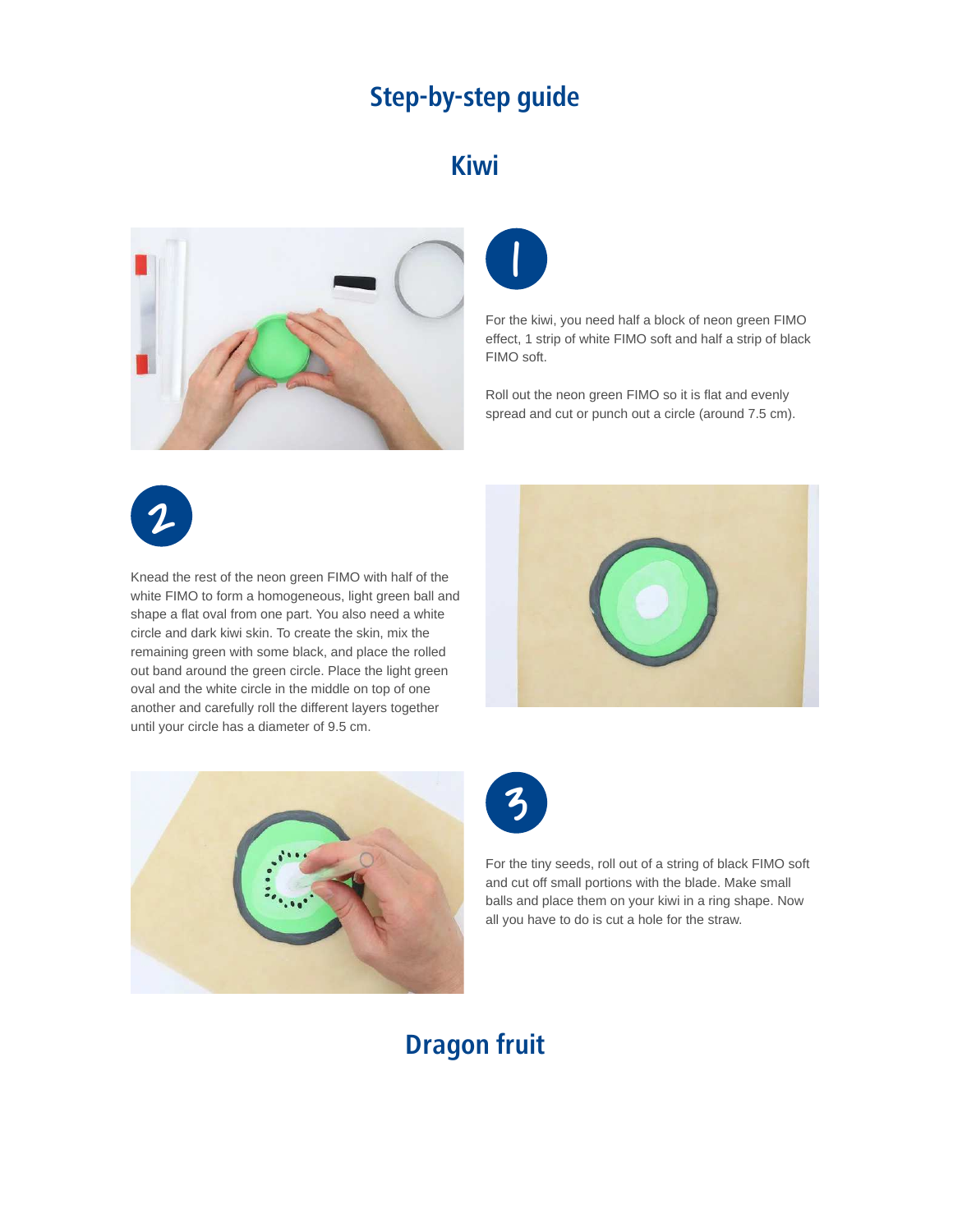



Cut half a block of white FIMO soft, one strip of neon pink FIMO effect and half a strip of black FIMO soft for your dragon fruit.

Roll out the white FIMO so it is flat and evenly spread and cut or punch out a circle (around 7.5 cm).



For the bright skin of the fruit, roll out a thin band using neon pink FIMO and place it around the white circle. Press the two rings together and roll them with the acrylic roller until your circle has a diameter of about 9.5 cm.







You can create the tiny seeds by rolling out of a band of black FIMO soft and cutting off small portions with the blade. Then create tiny balls and press them into the white circle. The cover now just needs a hole for the straw.

#### **Melon**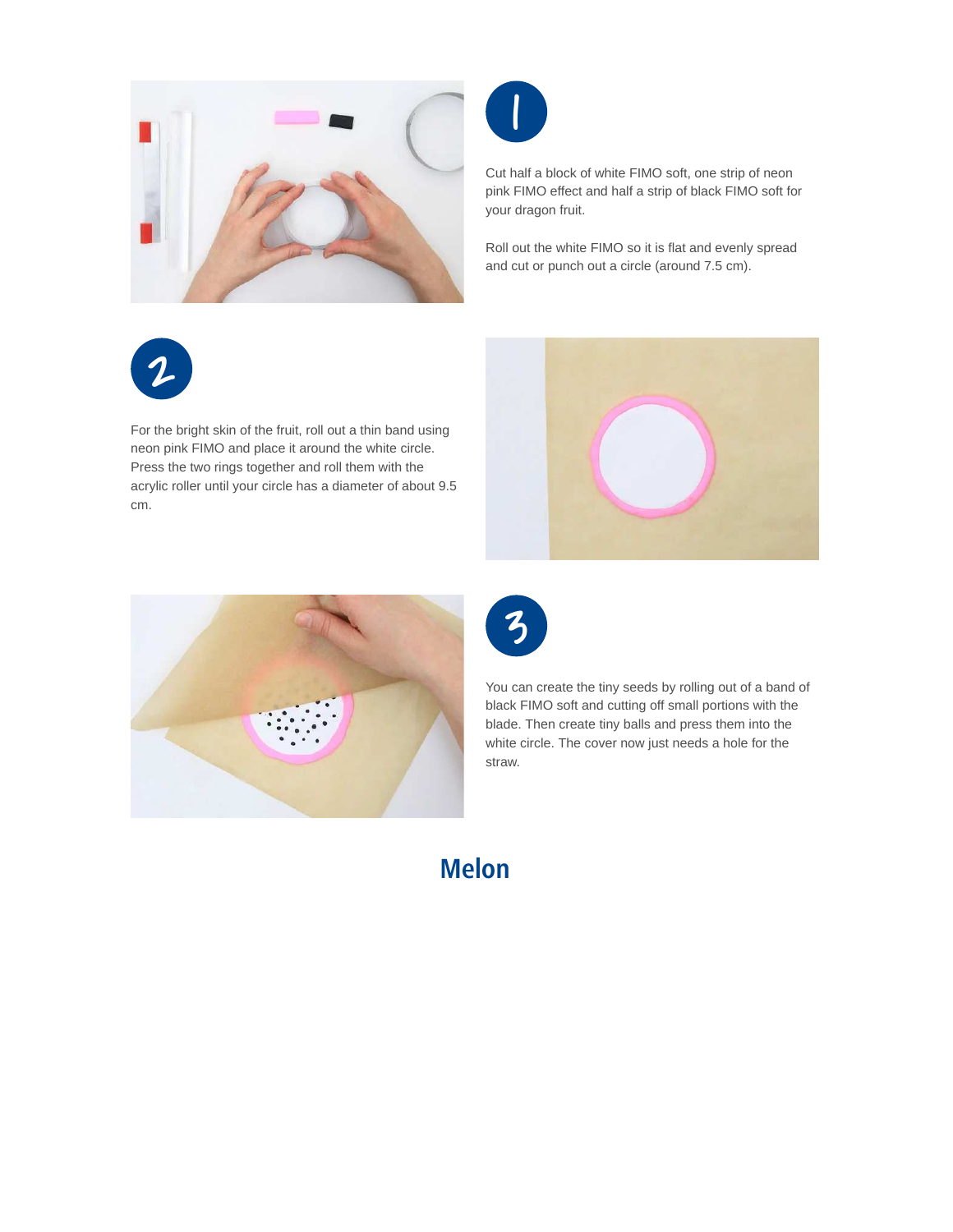



To make the melon, you need half a block of neon pink FIMO effect, a strip of neon green FIMO effect, a strip of white FIMO soft and half a strip of black FIMO soft. First roll out the neon pink FIMO effect so it is flat and evenly spread and cut or punch out a circle (around 7.5 cm).

# 2

Roll out two bands using the white and neon green FIMO and place them around the neon pink circle. Press the rings together carefully and roll them until your circle has a diameter of about 9.5 cm.







The melon seeds are drop-shaped and the pointed-ends point towards the centre of the circle. Roll out of a string of black FIMO soft as before and cut off small portions with the blade. Create small drops by rolling the balls on one side with your fingers and add them to the circle.

Don't forget the hole for the straw!



Harden all the FIMO parts on baking paper in the oven for 30 minutes at 110°C top and bottom heat. When the glass covers have cooled down you can put the straws through the covers and place them on your glass.

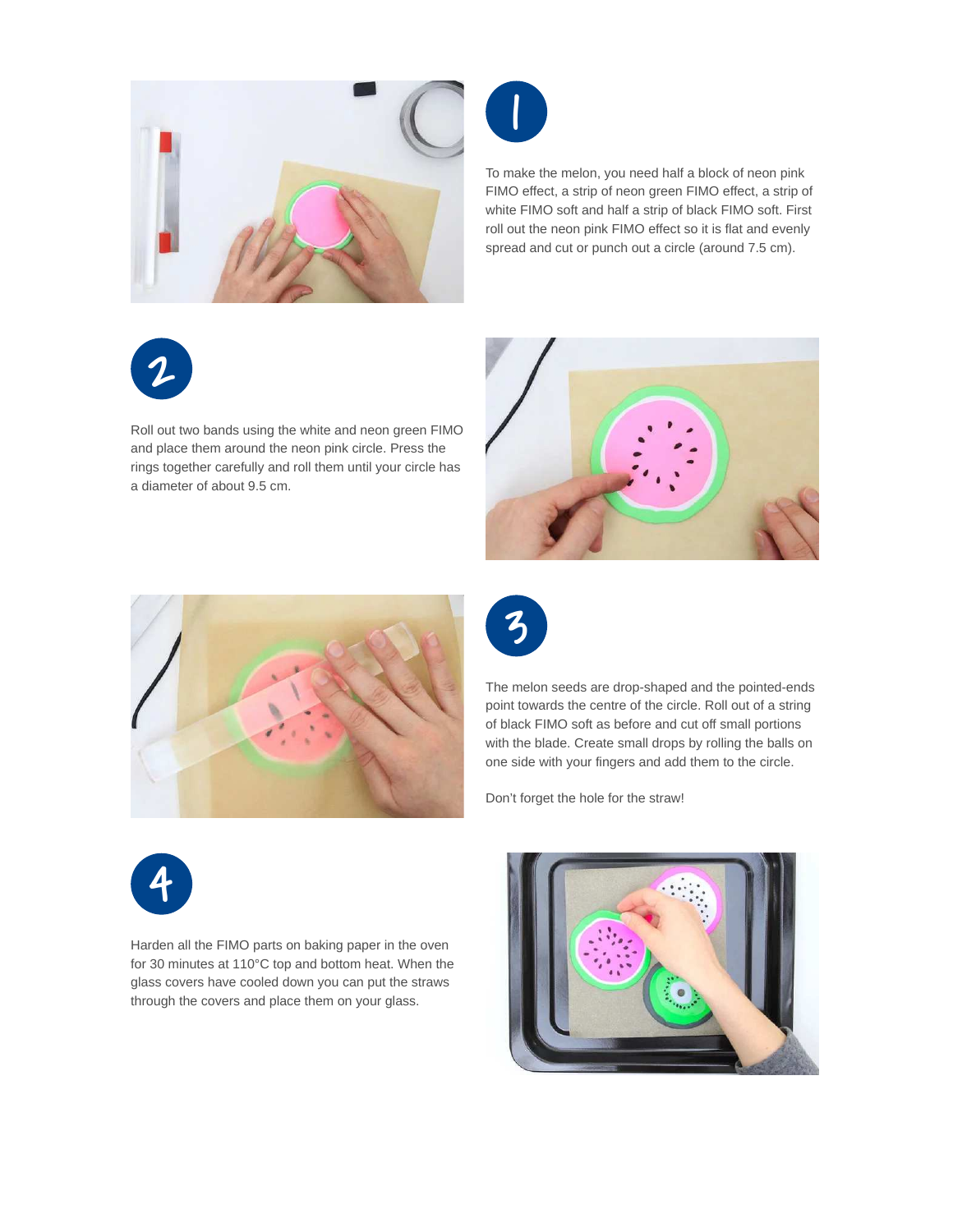

## **Overview of materials**